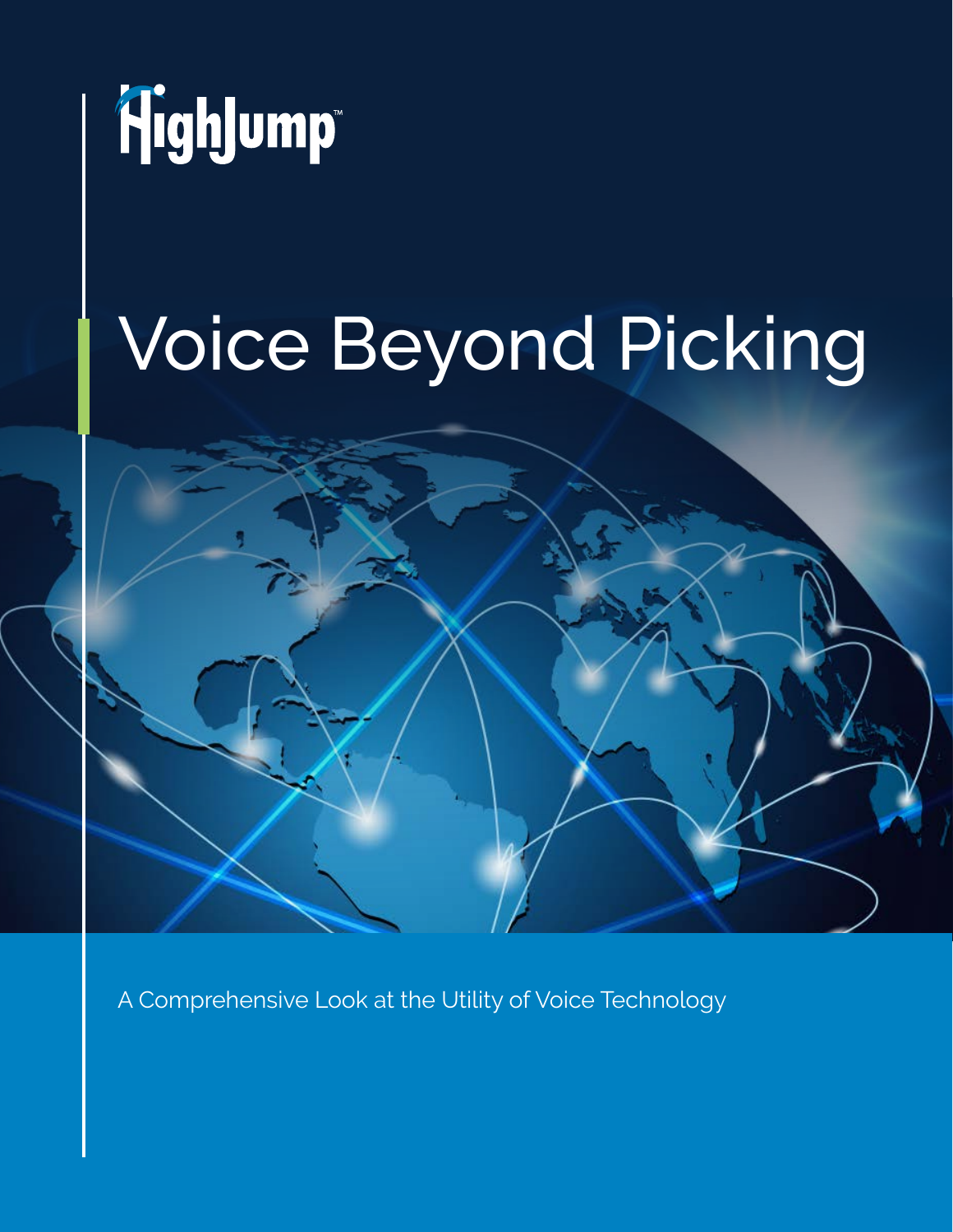# Highlump

## **Introduction**

Several decades ago, voice technology got its beginnings in the warehouse as a way to increase productivity and accuracy in the picking process. The basic premise of the technology was that it allowed the workers to move through the warehouse without anything to distract them or tie up their hands – a stark difference from the traditional picking styles of RF scanners and paper. Once warehouses began to realize the benefits of voice they began to expand their use beyond picking, and then beyond the warehouse altogether.

## **About Voice Picking**

The voice system connects to the mission critical systems running your warehouse (whether that be a WMS, ERP, or something else), and translates the orders through a headset. The workers hear the orders and respond with commands recognized by the voice software, which are then pushed back into your system.

This process made picking a natural fit, as the call and response format was very simple. The process looks like this:

- 1. The voice system directs the picker to a specific location
- 2. The picker reads off a set of check digits specific to that location to confirm they are picking from the correct place

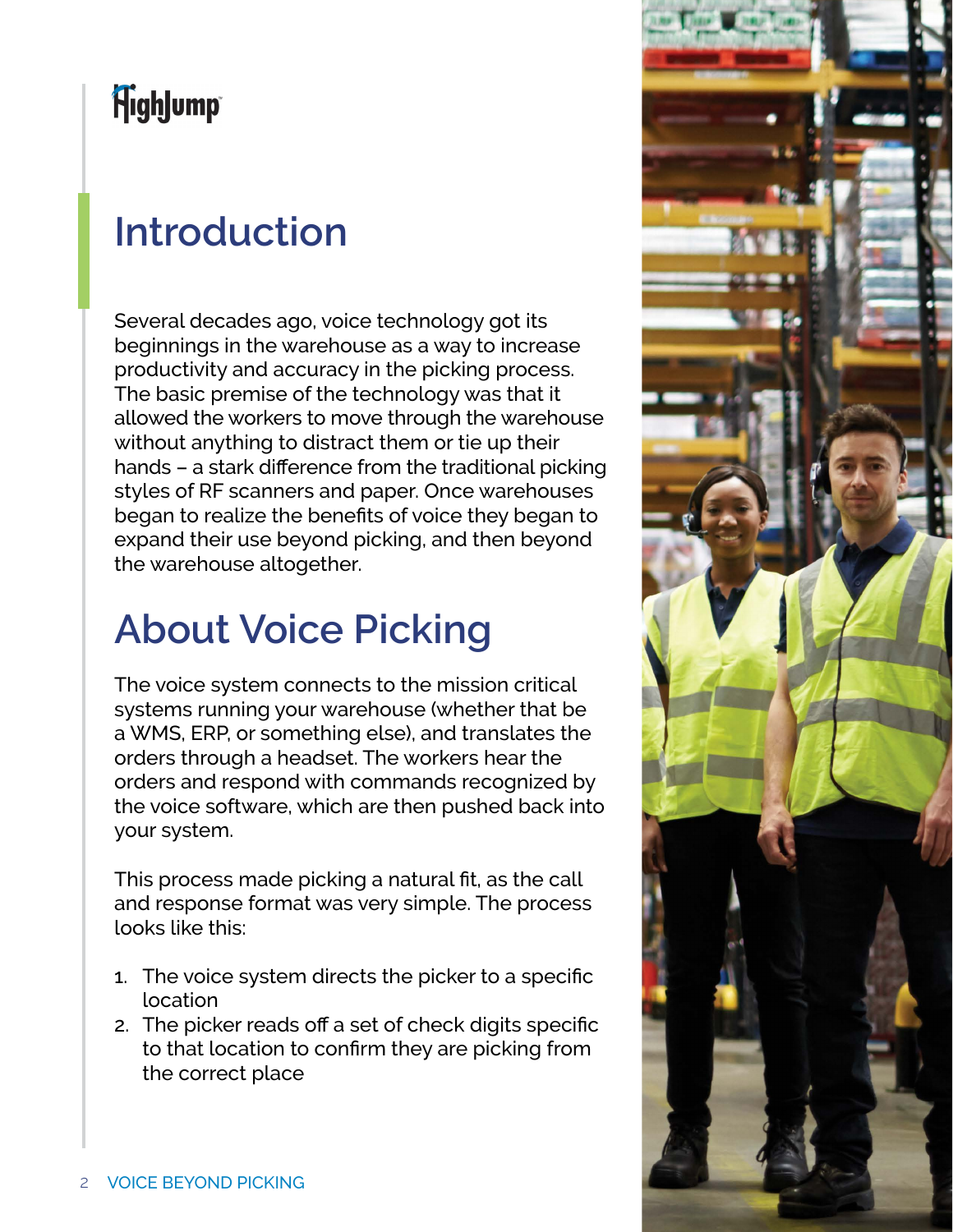# Highlump

- 3. The voice system provides the quantity of the item to be picks
- 4. The picker picks, then confirms that quantity
- 5. The voice system directs the picker to the new location

When implementing the voice system into the picking process, it is typical to see increases in productivity ranging from 10-35%, increases in accuracy up to 85%, and decreases in training time by 70% or more, all while delivering an ROI in an average of 9-12 months.

# **Expanding the Use of Voice in the Warehouse**

After seeing such strong results using voice for picking, many operations began to consider the potential of expanding voice into other workflows that follow repetitive processes, like replenishment, cycle counting, and put-away. Today, voice is commonly used for 24 different workflows in the warehouse, which you can see in the graphic below.

The interaction between the worker and the voice software works the same with these applications, operating with a call and response style. By integrating the voice software into multiple workflows, you can choose to further leverage your workers, or increase efficiencies between the different warehouse processes.

For example, by implementing voice into cycle counting, you can have pickers doing on the spot cycle counts when your system requires an updated inventory count. Should this number be off, or below a threshold for replenishment, the voice system could

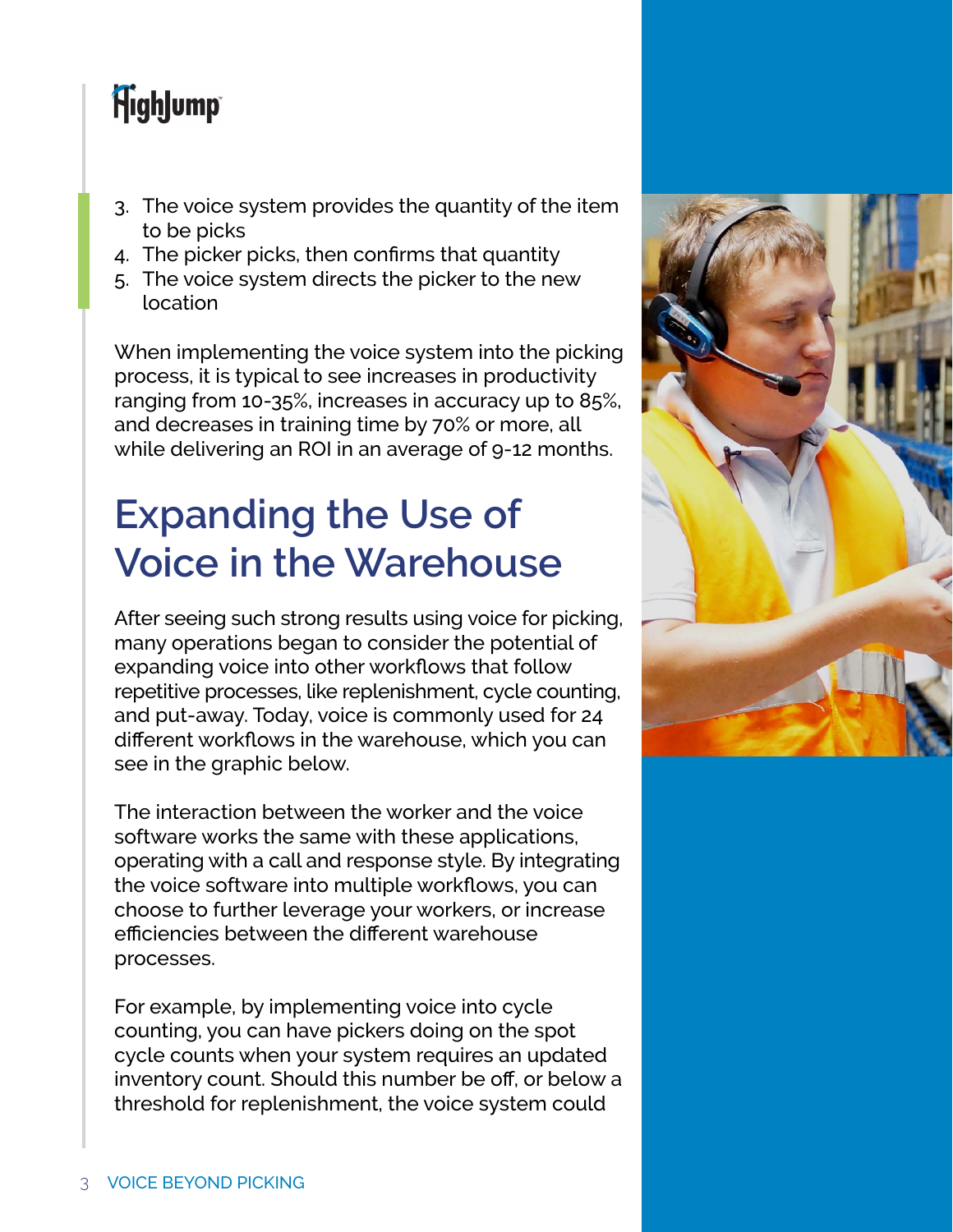# HighJump

then trigger a member of your voice-enabled replenishment team to go to the location and address the inventory.



## **Expanding Voice Beyond the Warehouse**

The newest applications for voice lie outside the warehouse completely, and are aimed to help companies that may not have a warehouse at all.

The first is for companies that complete repetitive inspection procedures, like on cars, custom built materials, industrial use machinery, and more. Voice for inspection is meant to remove the paper and pencil from the process completely, allowing technicians to log findings verbally into the voice system. Not only does this increase the speed of the process by removing the need to stop and write down the findings and record them into the computer later,